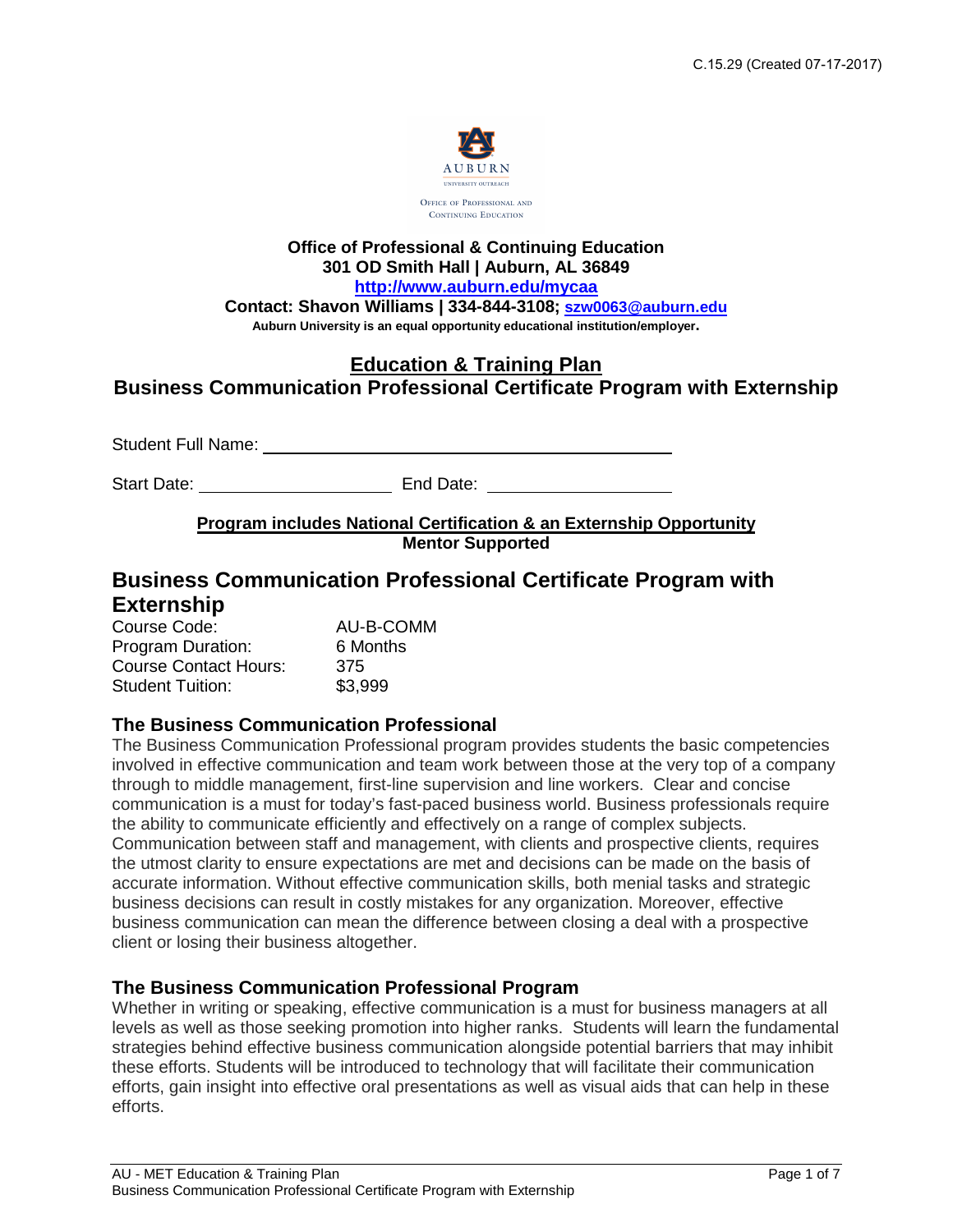## **Education and National Certifications**

- Students should have or be pursuing a high school diploma or GED.
- •There are no state approval and/or state requirements associated with this program.
- $\bullet$ •There is a National Certification exam available to students who successfully complete this program:

## **Microsoft Office Specialist (MOS) Certification Exam**.

### **Program Objectives**

At the conclusion of this program, students will be able to:

- $\triangleright$  Evaluate elements of effective business communication and explain any barriers
- $\triangleright$  Examine how technology has impacted business communications
- $\triangleright$  Explain the importance of intercultural communication in the business setting
- $\triangleright$  Use the English language appropriately in business communications
- $\triangleright$  Write an effective business message and develop effective visual aids for a proposal
- $\triangleright$  Prepare an oral presentation
- $\triangleright$  Create a resume, application letter, and follow-up messages
- $\triangleright$  Define communication and describe effective listening skills
- $\triangleright$  Use appropriate questions in communicating with others
- $\triangleright$  Explain why communication is important in helping people learn
- $\triangleright$  Identify best practices and correct audiences for delivering successful presentations
- $\triangleright$  Organize topics for business communication and identify the types of business writing
- $\triangleright$  Describe correct sentence structure and elements of direct and forceful writing
- $\triangleright$  Use appropriate language in business communication
- $\triangleright$  Describe revising and editing techniques
- $\triangleright$  Use Microsoft Office

## **National Certification**

Upon successful completion of this Auburn University program, students would be eligible to sit for the Microsoft Office Specialist (MOS) exam. Although there are no state approval, state registration or other state requirements for this program, students who complete this program at Auburn University will be prepared and are eligible to sit for this national certification exam. Students who complete this program are encouraged to complete the externship option with their program. Students who complete this program can and do sit for the MOS national certification exams and are qualified, eligible and prepared to do so. Auburn University works with each student to complete the exam application and register the student to take their national certification exam.

## **Externship / Hands on Training / Practicum**

Although not a requirement, once students complete the program, they have the ability to participate in an externship and/or hands on practicum so as to practice the skills necessary to perform the job requirements of a professional in this field. Students will be assisted with completing a resume and/or other requirements necessary to work in this field. All students who complete this program are eligible to participate in an externship and will be placed with a participating organization near their location. Auburn University works with national organizations and has the ability to place students in externship opportunities nationwide.

**Auburn University contact:** If students have any questions regarding this program including national certification and clinical externships**, t they should call Shavon Williams of Auburn University at | 334-844-3108 or via email at [szw0063@auburn.edu](mailto:szw0063@auburn.edu)** 

Note: No refunds can be issued after the start date published in your Financial Award document.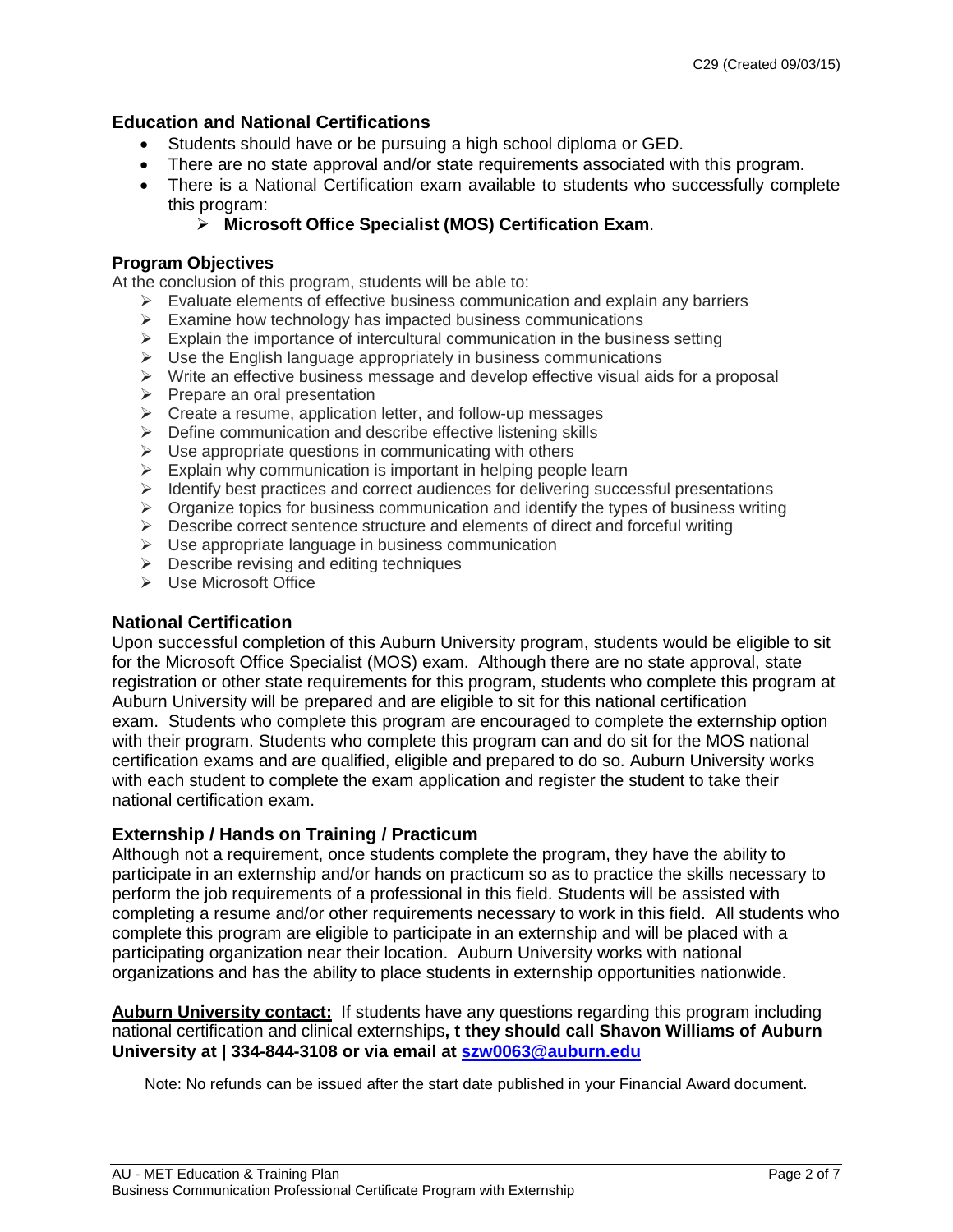# **About Auburn University!**

**Welcome to Auburn University!** Auburn University was established in 1856 as the East Alabama Male College, 20 years after the city of Auburn's founding.

**OUR MISSION:** The Office of Professional and Continuing Education (OPCE) makes the educational resources of Auburn University available for non-credit education programs and conferences designed to promote lifelong learning, regardless of age, interest, or location. Our programs fall into five general categories: Professional Development, Certificate Programs, Personal Enrichment, Summer Youth Programs, and Conferences. **<http://www.auburn.edu/mycaa>**



## **Auburn University and Pearson Education**

The Auburn University's Office of Professional and Continuing Education eLearning programs were developed in partnership with Pearson Education to produce the highest quality, best-inclass content and delivery necessary to enhance the overall student learning experience, boost understanding and ensure retention. Pearson Education is the premier content and learning company in North America offering solutions to the higher education and career training divisions of colleges and universities across the country aimed at driving quality education programs to ensure student success. Please visit us at **[www.pearson.com](http://www.pearson.com/)**.

## **About Pearson Education**

Welcome to Pearson. We have a simple mission: to help people make more of their lives through learning. We are the world's leading learning company, with 40,000 employees in more than 80 countries helping people of all ages to make measurable progress in their lives. We provide a range of education products and services to institutions, governments and direct to individual learners, that help people everywhere aim higher and fulfil their true potential. Our commitment to them requires a holistic approach to education. It begins by using research to understand what sort of learning works best, it continues by bringing together people and organizations to develop ideas, and it comes back round by measuring the outcomes of our products.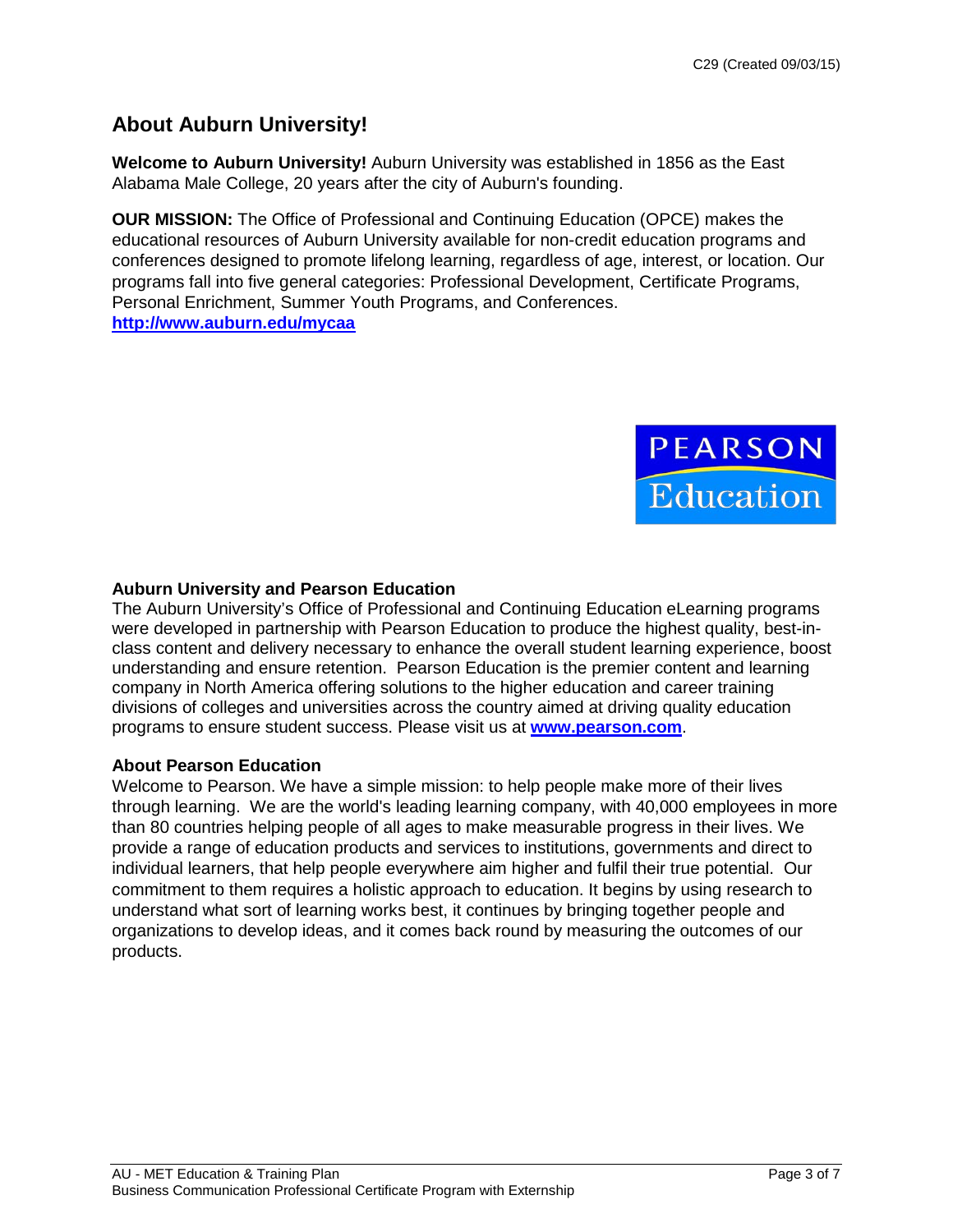## **Business Communication Professional Program Detailed Student Objectives:**

#### **INTRODUCTION TO BUSINESS COMMUNICATIONS**

- Explain how effective business communication is achieved
- Examine tools used for effective business communications
- List communication barriers
- Describe the impact that technology has had on business communications
- Analyze ethical issues related to communication
- Describe the characteristics of effective teams
- Examine elements of appropriate business etiquette

#### **LISTENING AND NONVERBAL COMMUNICATION SKILLS**

- Recognize elements of a successful business meeting
- Identify categories of nonverbal communication
- Recognize barriers to effective communication

#### **COMMUNICATING ACROSS CULTURES**

- Describe how to overcome language barriers
- Describe the challenges of communicating across cultures
- Identify communication approaches to communicating across cultures
- Discuss intercultural sensitivity

#### **COMPOSING A BUSINESS MESSAGE**

- Explain how a business message can be sent successfully electronically
- Write an effective business message
- Develop a written message using the steps in the writing process
- Formulate a business message using successful design characteristics

#### **COMMUNICATING ROUTINE INFORMATION**

#### • **Produce a routine business message**

- Develop an effective business memo and business letter
- Discuss approaches for conveying positive messages
- Develop a response to a business message

#### **COMMUNICATING BAD NEWS**

- Discuss approaches for conveying bad news
- Describe types of bad-news messages
- Evaluate methods used to send bad-news messages
- Write an effective bad-news message

#### **PERSUASIVE COMMUNICATIONS**

- Describe methods used to send persuasive messages
- Identify strategies for developing a persuasive business message
- Apply effective writing skills in producing a persuasive message

#### **INTRODUCTION TO BUSINESS REPORTS AND PROPOSALS**

- Identify types of business reports and proposals
- Demonstrate the ability to conduct and analyze research materials

#### **COMPOSING BUSINESS REPORTS AND PROPOSALS**

- Identify parts of a business report and proposal
- Produce a business report
- Develop effective visual aids for a business proposal

#### **FORMAL REPORTS AND PROPOSALS**

- Identify parts of a formal report
- Explain the purpose of a formal proposal
- Critique a formal report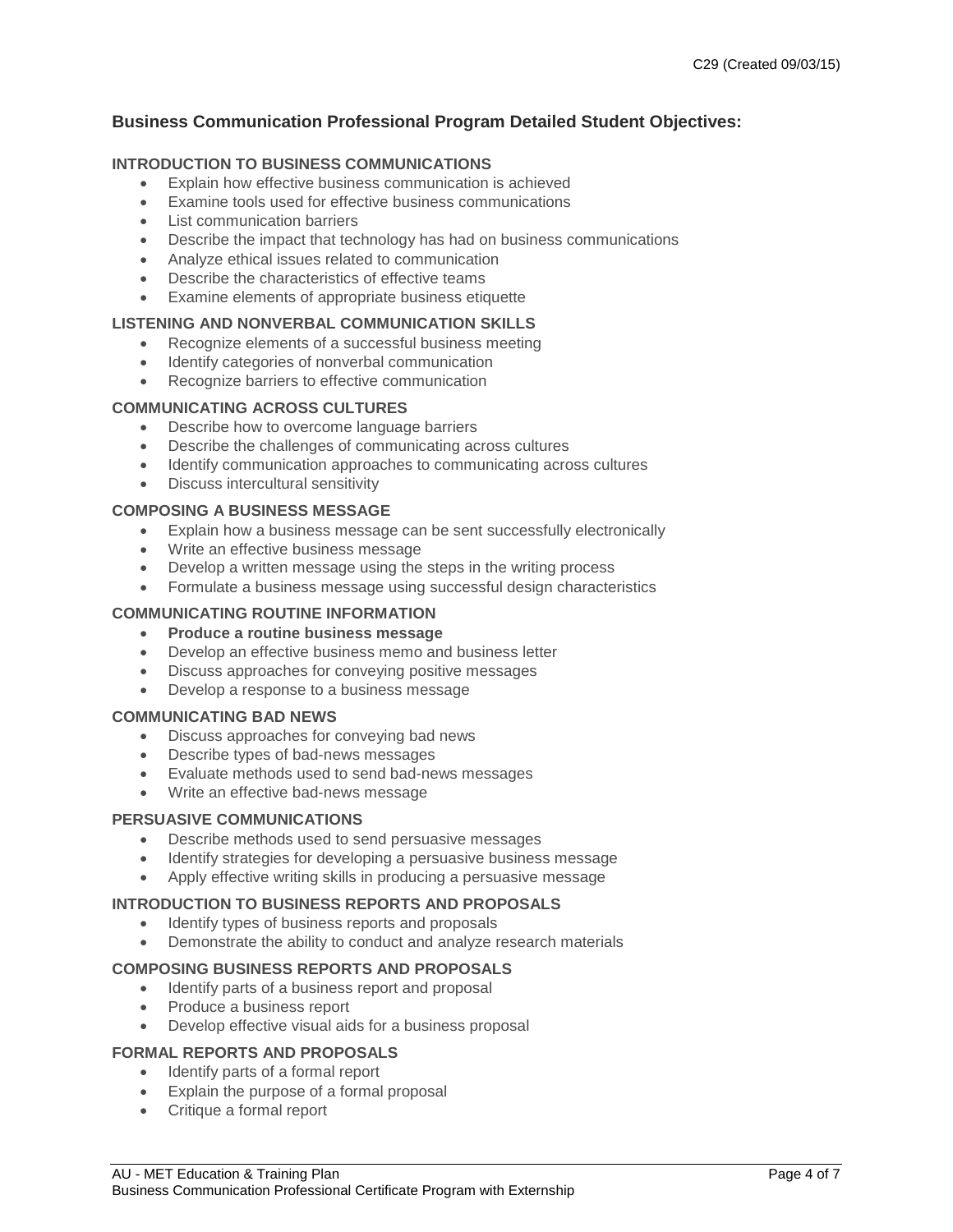#### **ORAL PRESENTATION SKILLS**

- Demonstrate knowledge regarding audience awareness
- Write an oral presentation
- Develop appropriate visual aids for an oral presentation

#### **RESUME WRITING AND THE EMPLOYMENT INTERVIEW**

- Discuss types of interviews
- Explain the importance and elements of appropriate follow-up messages
- Create a resume
- Write an application letter
- Create samples of appropriate follow-up messages

#### **EFFECTIVE COMMUNICATION**

- Define communication
- State the reasons managers communicate
- Describe obstacles to clear communication
- List the key principles of clear communication

#### **LISTENING FOR THE MESSAGE**

- Differentiate between hearing and listening
- Identify obstacles to good listening
- Differentiate between repeating and rephrasing
- Define active listening
- State key actions for improving listening skills
- Describe strategies for delivering clear spoken messages
- Explain how to use communication skills to influence others
- Describe actions you can take to ensure that your message is received and understood
- Apply strategies for delivering criticism or bad news

#### **LEARNING AND TEACHING**

- Describe situations in which managers need to ask good questions
- Identify the four types of questions: open-ended, closed-ended, clarifying, and probing
- List key strategies for asking useful questions
- Ask appropriate questions during an interview, to encourage meeting participation
- Identify the unique needs of adult learners
- Describe how to teach someone a process
- Identify the purposes for managers to give presentations
- Describe the key actions for planning and delivering a successful presentation
- Describe strategies for coping with presentation fear

#### **HOW TO WRITE WELL IN THE WORKPLACE**

- Identify the advantages of written communication
- Describe the criteria for good business writing
- Determine the purpose of business writing
- Explain how to plan successful written communication
- Describe the four business writing guidelines to help readers
- Revise to improve a business document
- Identify effective writing in business documents
- Explain how to proofread written work

## **GOOD BUSINESS WRITING**

- Name three criteria for good business writing
- Ask the central question you need to answer before you begin writing
- List the three levels of potential readers within an organization
- Name three ways of applying basic psychology to encourage readers to read your message
- List five elements that contribute to an appropriate tone in most business writing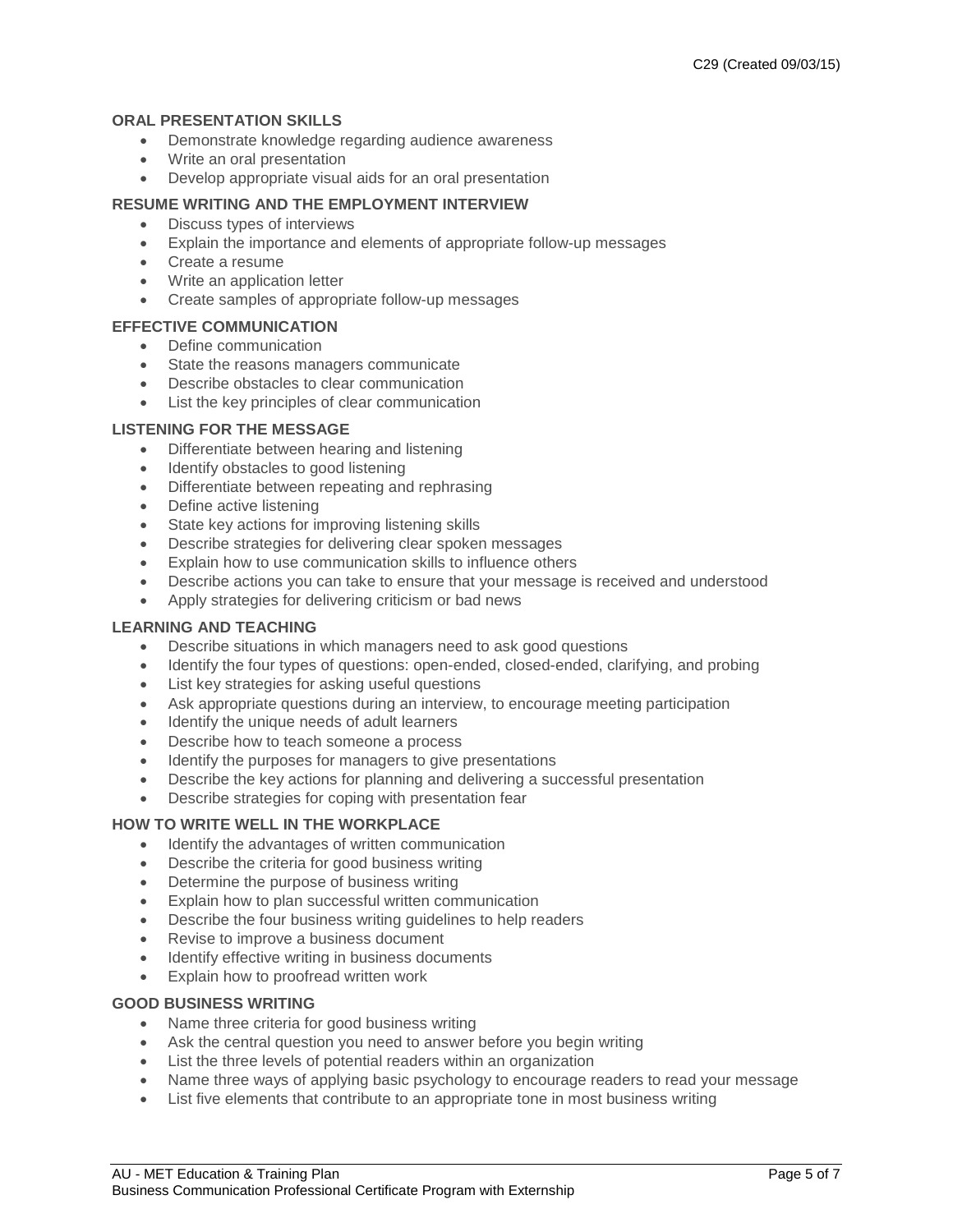#### **A PLANNED APPROACH TO BUSINESS WRITING**

- Write an outline with the appropriate level of detail
- The first 2 questions a reader asks when receiving a memo, letter, proposal, or report
- Name four criteria of good evidence
- Describe direct/indirect patterns of organization and explain when each should be used
- Name and define five common sequences of supporting ideas
- Set up a business letter in the correct format
- Name the main parts of a memorandum
- Describe what the minutes of a meeting are used for
- Cite the main purposes of written proposals and reports
- State eight things to be explained in the body of a proposal

#### **EFFECTIVE WRITING**

- Identify the three basic sentence patterns
- Explain what a topic sentence is and what it does
- Structure sentences to emphasize or deemphasize ideas
- Explain the elements of a dictionary entry
- Describe the difference between the denotation and the connotation of a word
- Define subject-verb agreement
- Explain the uses of warm and cold language
- Edit to make writing more concise

#### **WRITING FOR MAXIMUM IMPACT**

- Name three techniques to make your writing powerful and precise
- Identify when to use active and passive verbs
- Define concrete nouns and abstract nouns
- Explain the uses of the three end marks of punctuation
- List and illustrate the most common uses of the comma, semicolon, colon, apostrophe, and dash
- Cite two basic rules for the use of quotations
- Identify strategies for rewriting and revision
- List potential sources of information for business writers
- Give examples of three kinds of questions and explain their usefulness
- Identify major kinds of reference material available at libraries
- Cite guidelines for creating visually appealing documents
- Cite recommendations for using a computer to help in your writing
- State the safest policy for dealing with the limitations of privacy for email
- Describe basic copyright policies for material that appears online

#### **Note: This program can be completed in 6 months. However, students will have online access to this program for a 24-month period.**